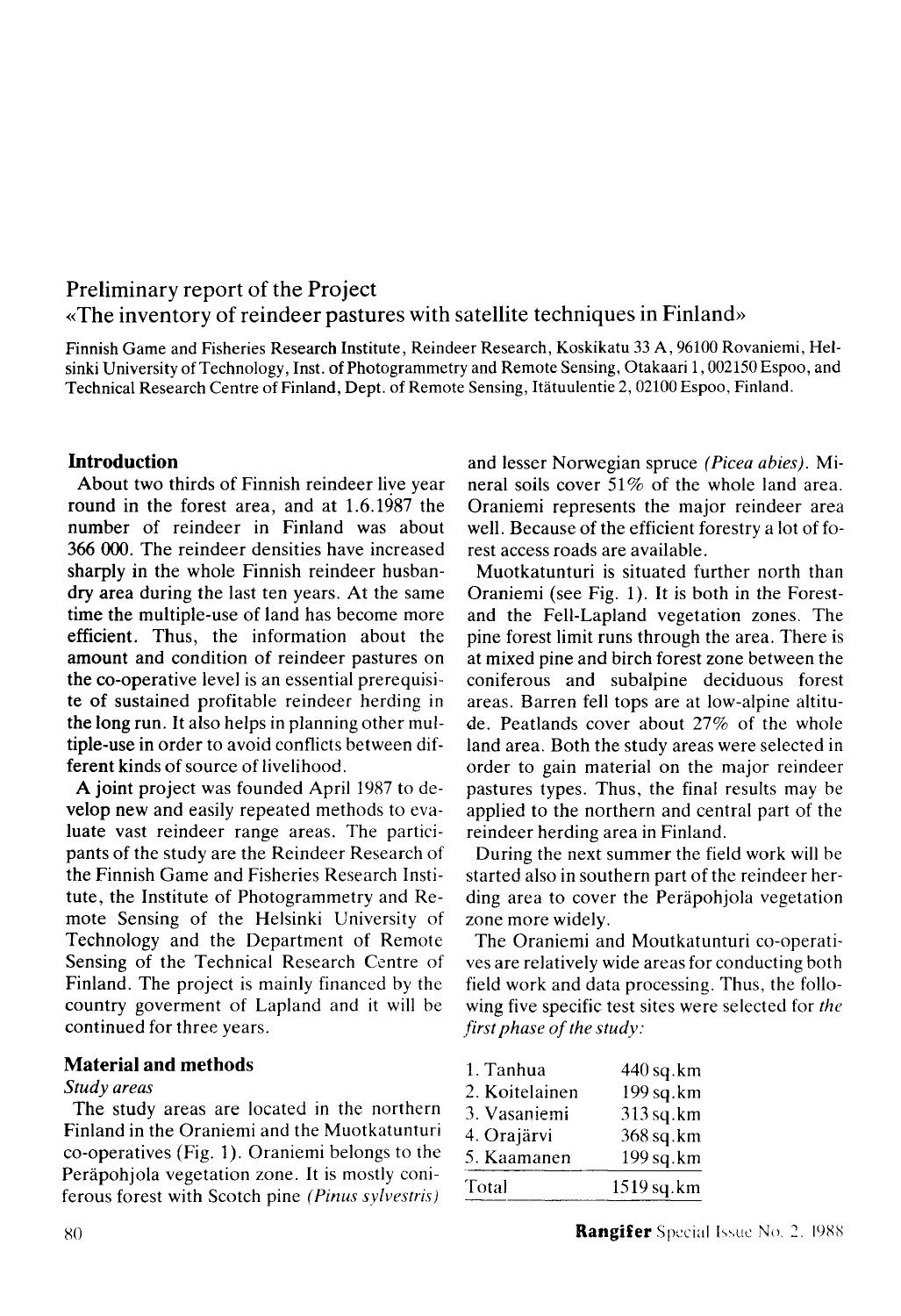

Figure 1. The specific test sites in the study. The co-operatives of Oraniemi Muotkatunturi and are situated in the middle and north part of the Finnish reindeer husbandry area.

Different kinds of reindeer winter pastures, forest site types and forest stands are represented in the test sites. The selection of the sites was done on the colour monitored satellite image.

#### *Aerial photographs and maps*

Aerial photographs and forestry and topographical maps were used for planning and indentifying the training areas for classification. Small scale aerial photographs enlarged to scale 1:40 000 were valid for the selection of the training areas. Furthermore, the photograpsh together with the topographic maps 1:50 000 were used for the indentification of training areas in the field.

The forestry maps 1:40 000 of state owned land together with their explanation books have a lot of information about the stands of forests and forests site types, as well as, cutting treat-

**Rangifer** Special Issue No. 2, 1988 81 **81 <b>81 81 81 81 81 81** 

ment. In Oraniemi these maps were made in 1977-1978. Thus, only the forest site type was checked from these maps for sampling. In Kaamanen forestry maps were not available, which complicated the selection of training areas.

#### *Satellite images*

For this study two Landsat-5 Thematic Mapper imageries (190/13A and 193/11D) have been acquired. The imageries consist of seven different spectral bands. The pixel size in each channel is 30x30 m. At the first stage the imageries were rectified by the liear interpolation method to the uniform coordinate system which conforms to the national grid coordinate system in Finland. The pixel size in the rectification was maintained as original. The root mean square errors at the control points of the rectification